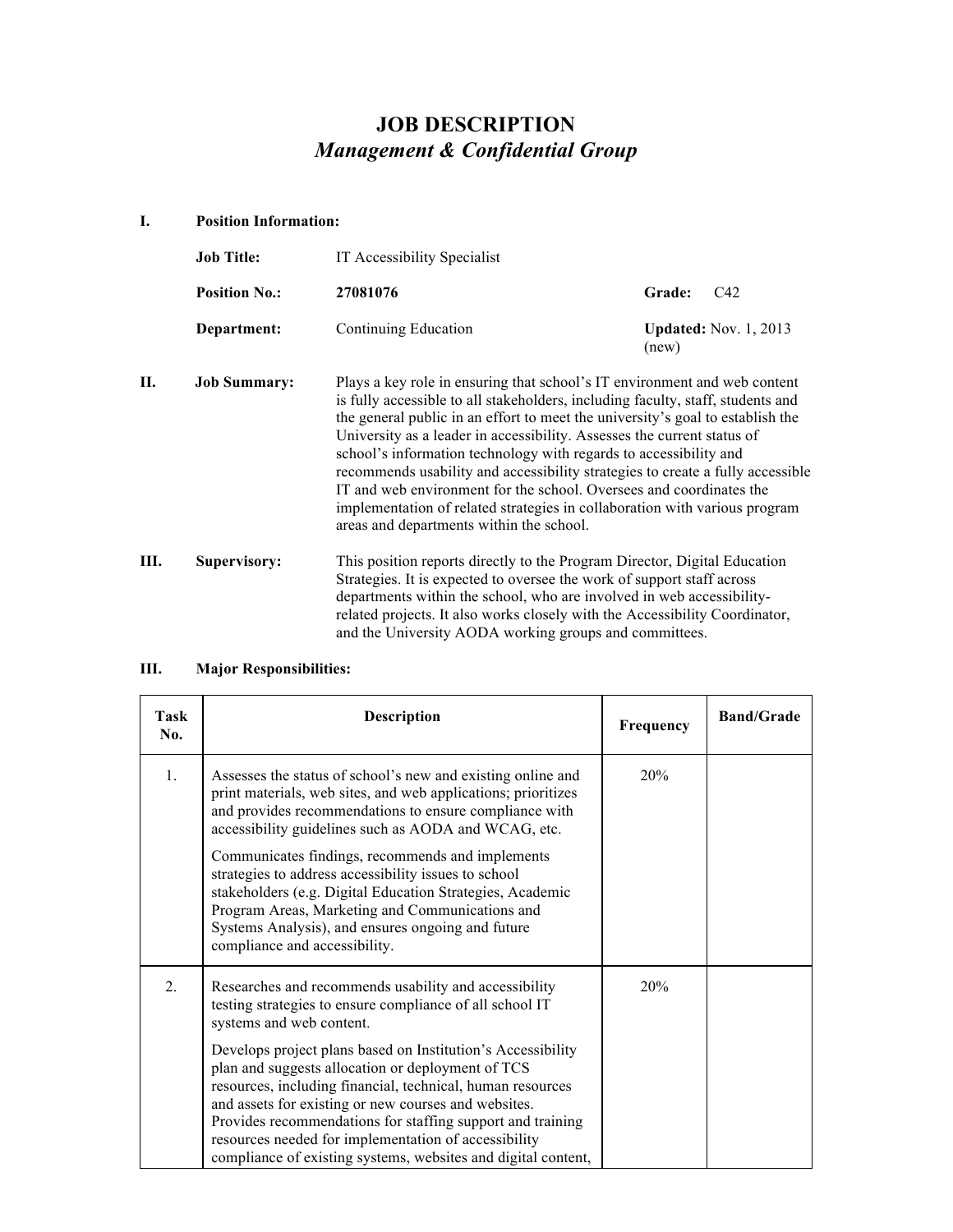| Task<br>No. | <b>Description</b>                                                                                                                                                                                                                                                                                                                                                                                                                                                                                                                                                                                                                                                                                                                                                                                                                                                      | Frequency | <b>Band/Grade</b> |
|-------------|-------------------------------------------------------------------------------------------------------------------------------------------------------------------------------------------------------------------------------------------------------------------------------------------------------------------------------------------------------------------------------------------------------------------------------------------------------------------------------------------------------------------------------------------------------------------------------------------------------------------------------------------------------------------------------------------------------------------------------------------------------------------------------------------------------------------------------------------------------------------------|-----------|-------------------|
|             | etc.<br>Oversees and coordinates the implementation of<br>recommendations to ensure all systems within DES<br>specifically, and within the school in general, are compliant<br>and accessible. This includes overseeing the work of project<br>team members involved in IT accessibility-related projects<br>(including external/special projects) undertaken by the<br>school.                                                                                                                                                                                                                                                                                                                                                                                                                                                                                         |           |                   |
| 3.          | Analyzes the design of the school website and, in<br>collaboration with relevant staff; identifies, develops and<br>implements accessibility approaches to ensure the website is<br>fully accessible.<br>Evaluates changes and documents process for the<br>maintenance of accessible school websites.<br>Locates, evaluates, acquires and manages the acquisition of<br>third-party applications and interactive materials to support<br>accessibility.                                                                                                                                                                                                                                                                                                                                                                                                                | 20%       |                   |
| 4.          | Works collaboratively with the CCS Team, IT Accessibility<br>Specialist, Accessibility Coordinator, the school and DES<br>staff, the library, instructors and faculty to develop, produce<br>and deliver learning materials that apply the technology and<br>concepts of AODA.<br>As directed, collaborates with working groups to develop<br>clear documentation, best practices and training related to<br>accessibility guidelines for print and web content for the<br>school community including both the front end (user<br>interface) and back end (developers, programmers).<br>Works collaboratively with the university Accessibility<br>Coordinator and AODA Information and Communications<br>working group to ensure guidelines, polices, etc. related to<br>IT accessibility are communicated and implemented<br>accordingly within the school community. | 20%       |                   |
| 5.          | Provides progress reports on implemented changes to<br>internal stakeholders, and measures and reports on the<br>success of changes made.                                                                                                                                                                                                                                                                                                                                                                                                                                                                                                                                                                                                                                                                                                                               | 15%       |                   |
| 6.          | Stays informed of changes to relevant policies at University<br>and provincial levels. Communicates implications related to<br>AODA compliance and provides resources, training and<br>hands-on implementation support needed to build capacity<br>within The school.                                                                                                                                                                                                                                                                                                                                                                                                                                                                                                                                                                                                   | 5%        |                   |
| 7.          | Performs other related duties of a comparable level/type, as<br>assigned.                                                                                                                                                                                                                                                                                                                                                                                                                                                                                                                                                                                                                                                                                                                                                                                               |           |                   |

### **IV. Qualifications**

Specific training or job experience required before appointment includes: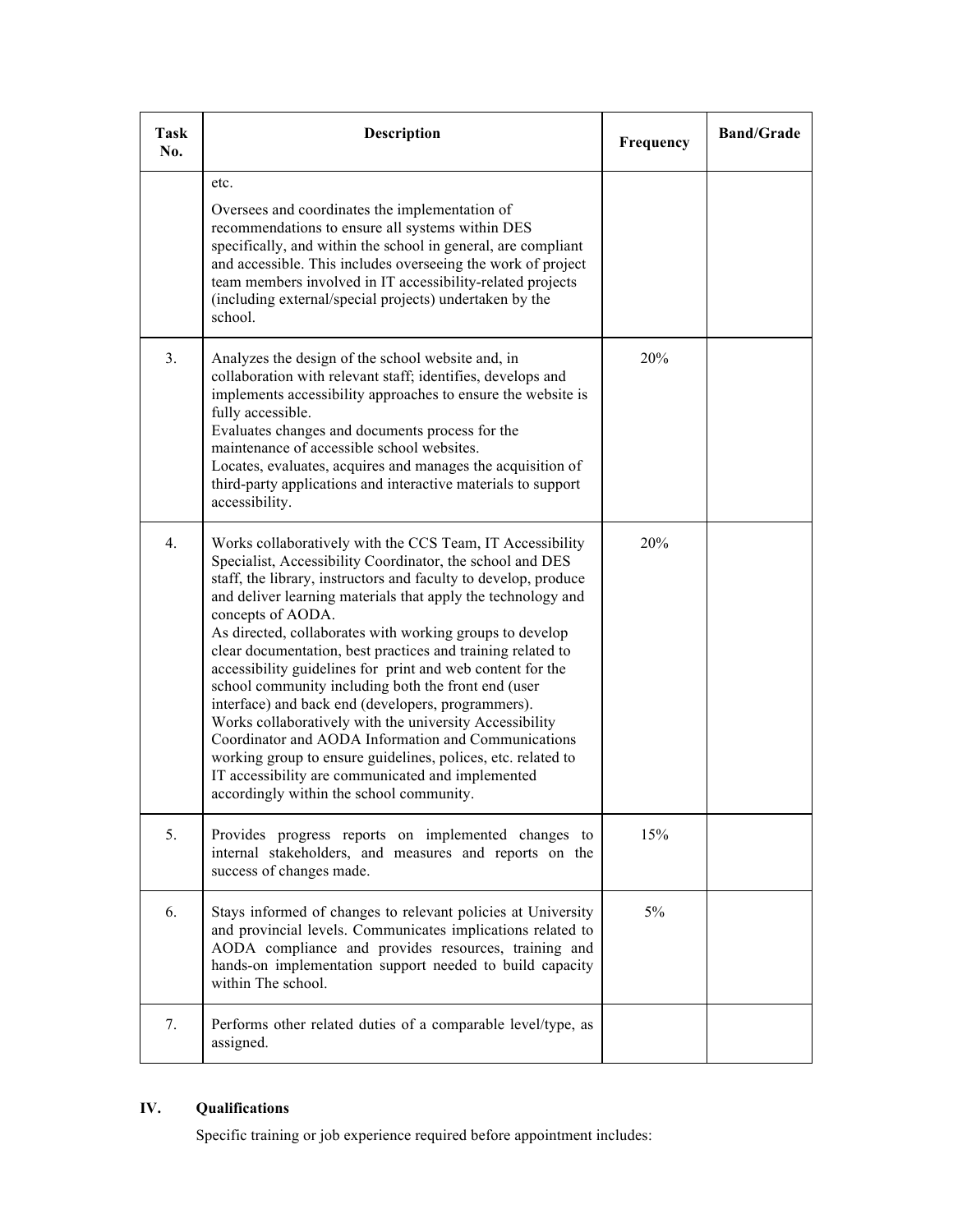Completion of a Bachelor's degree in Computer Science or related discipline and a  $3 - 5$  years of relelvant hands-on experience with scripting languages, web accessibility testing tools and working knowledge of WAI-ARIA. A certificate in Universal Design for Learning (or equivalent) is considered an asset.

 The successful candidate must possess excellent judgement and decision-making skills as well as self-directedness.

#### **V. Problem Solving**

 The majority of problems encountered in this position are non-routine and require the incumbent to solve problems by drawing on past experiences and checking guidelines and precedents. Often management and other sources, and formulates new policies and processes and evaluates the the incumbent solves problems by working with his/her supervisor, receiving advice from senior results.

#### **VI. Nature of Assignments**

 Most of the time, assignments in this position are determined by a committee or group of peers working together as well as the incumbent's manager, co-workers, and AODA legislation, WCAG 2.0, and other relevant accessibility standards. Assignments are also determined by procedural and/or legal guidelines, past practices and senior management.

#### **VII. Skill and Knowledge**

 This position requires the regular use of standard office equipment, including a computer, mobile devices, and assistive/adaptive devices/technology.

 The position also requires the following: knowledge of WCAG 2.0 and AODA IASR; familiarity with W3C technologies (including MWBP, HTML 4, HTML 5, CSS, JavaScript, ARIA); a deep understanding of various digital accessible formats; broad and in-depth knowledge of adaptive technologies, assistive devices and interoperability, such as screen-readers and captioning and transcription tools; knowledge of usability and user-centred design; experience conducting needs assessments and gap analyses; project management experience (planning testing processes), and strong oral and written communication skills.

#### **VIII. Contacts**

 Internal and external contacts are required in order to exchange information, explain and interpret information or ideas, discuss problems, and provide advice and recommendations. Most of the other departments across the university. On occasion, the incumbent converses with external contacts such as representatives of agencies/companies/government bodies to exchange experiences and best practices. time, the incumbent is in contact with internal staff such as employees in his/her department or

#### **IX. Effort**

 This position requires routine physical activity most of the time, involving a mix of sitting, moving around and light lifting. The incumbent is regularly required to remain stationary for extended periods of time when attending meetings and working on a computer.

#### **X. Sensory Demands**

 This position requires mental concentration when preparing reports, recommendations and justifications, reviewing/writing proposals, user documentation and manuals, writing emails to community members, preparing for presentations, project tracking, and listening concentration when attending meetings and interacting with students, faculty and staff.

#### **XI. Deadlines**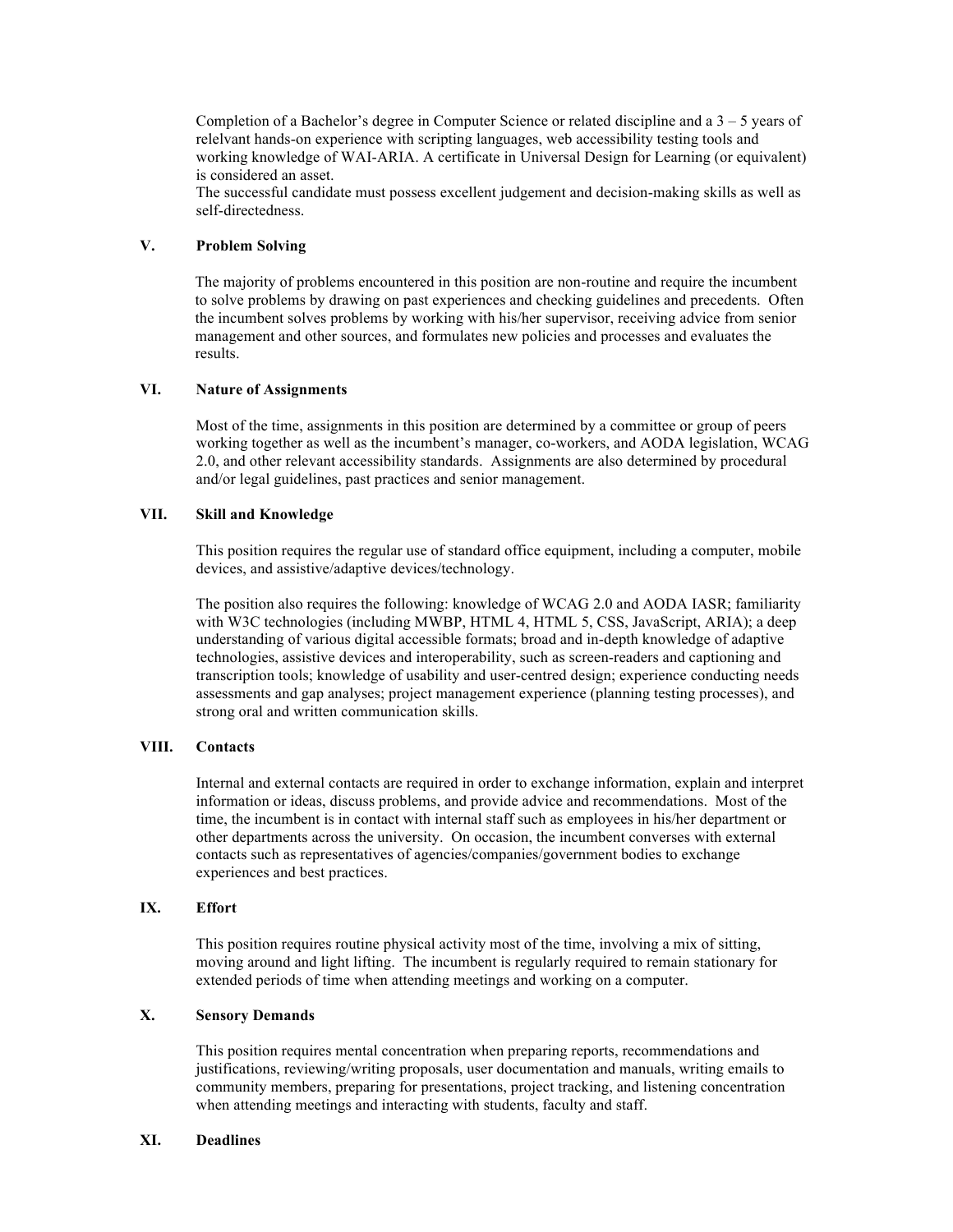The incumbent's schedule is mostly regular and predictable. At times, the incumbent is required to handle multiple deadlines arising from concurrent projects. The pace of work may require increases in speed and may be controlled by others.

#### **XII. Responsibility**

The following are requirements of the position:

- - Collaborates with school staff to implement recommendations related to accessibility Providing work direction to one or more employees even though the incumbent is not their supervisor;
- Providing advice to peers that they must consider carefully before making a decision;
- - Providing advice to others more senior at school at they must consider carefully before making a decision.

#### **XIII. Working Conditions**

 The majority of the incumbent's time is spent in normal office conditions. The incumbent may be subject to varying work schedules from time to time.